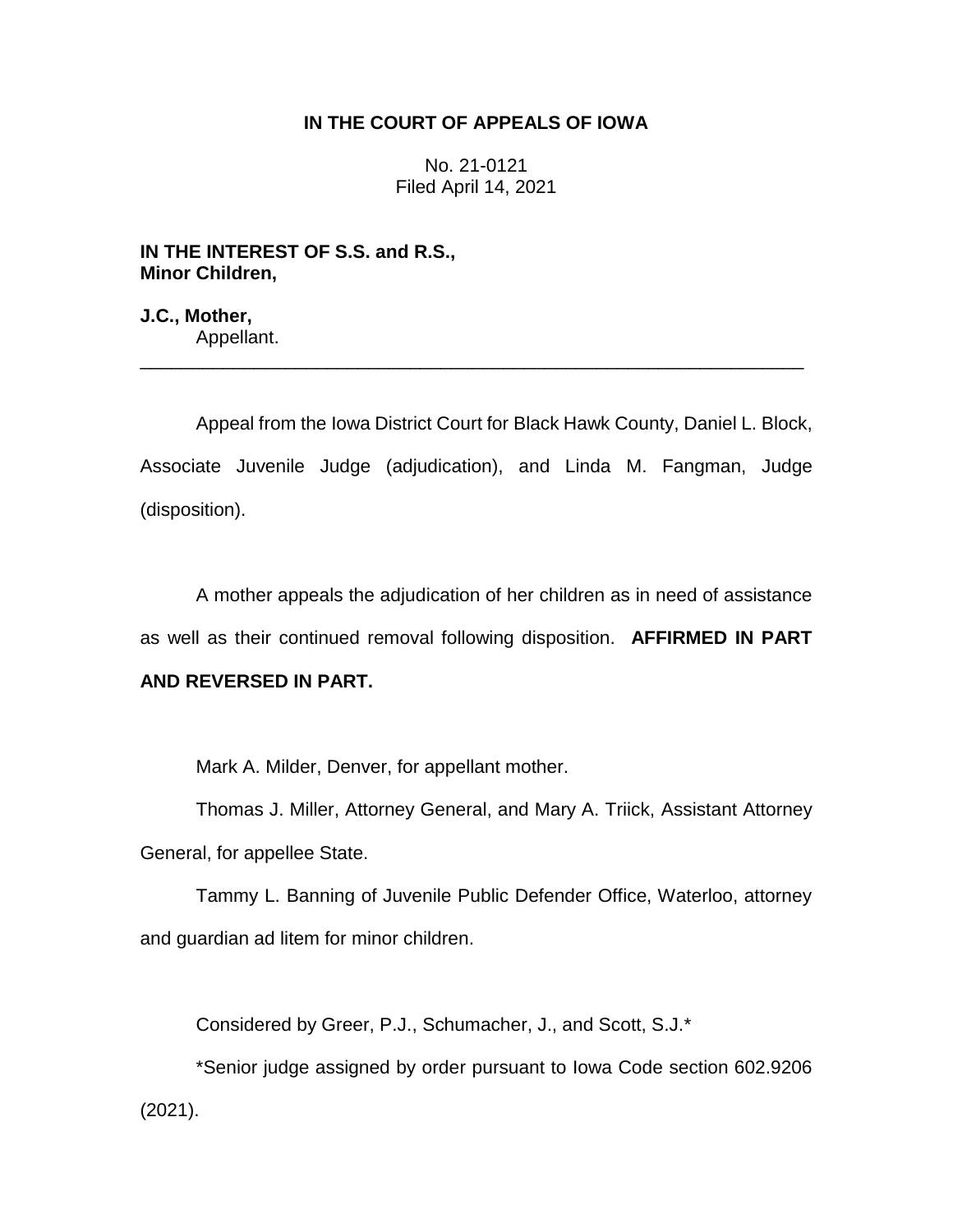### **SCOTT, Senior Judge.**

A mother appeals the adjudication of her children, born in 2016 and 2019, as in need of assistance (CINA), pursuant to Iowa Code section 232.2(6)(c)(2) and (n) (2020), as well as their continued removal following disposition.<sup>1</sup>

## **I. Background**

 $\overline{a}$ 

The parents have a long history of domestic violence and violating resulting no-contact orders. The family came to the attention of the Iowa Department of Human Services (DHS) most recently in May 2020 due to the father assaulting the mother in the children's presence. At the time, there was a no-contact order in place between the parents as a result of a prior domestic altercation. The mother was found incapacitated with no one caring for the children. She suffered a broken rib and fractured vertebrae and exhibited facial bruising. The mother received treatment at a hospital, where she tested positive for amphetamines. The mother later reported taking Adderall, which she received from a friend. She also subsequently admitted that she had used methamphetamine a few times with a friend, most recently roughly ten days prior to going to the hospital. The mother was arrested on an outstanding warrant when she was released from the hospital two days later. The maternal grandmother picked up the children and returned to Arkansas with them. The mother was released from jail a few days later. After retrieving the children from Arkansas, the mother agreed to safety planning involving complying with the no-contact order between her and the father and

<sup>1</sup> *See In re Long*, 313 N.W.2d 473, 475 (Iowa 1981) (holding an order for adjudication is not final for purposes of appeal until disposition).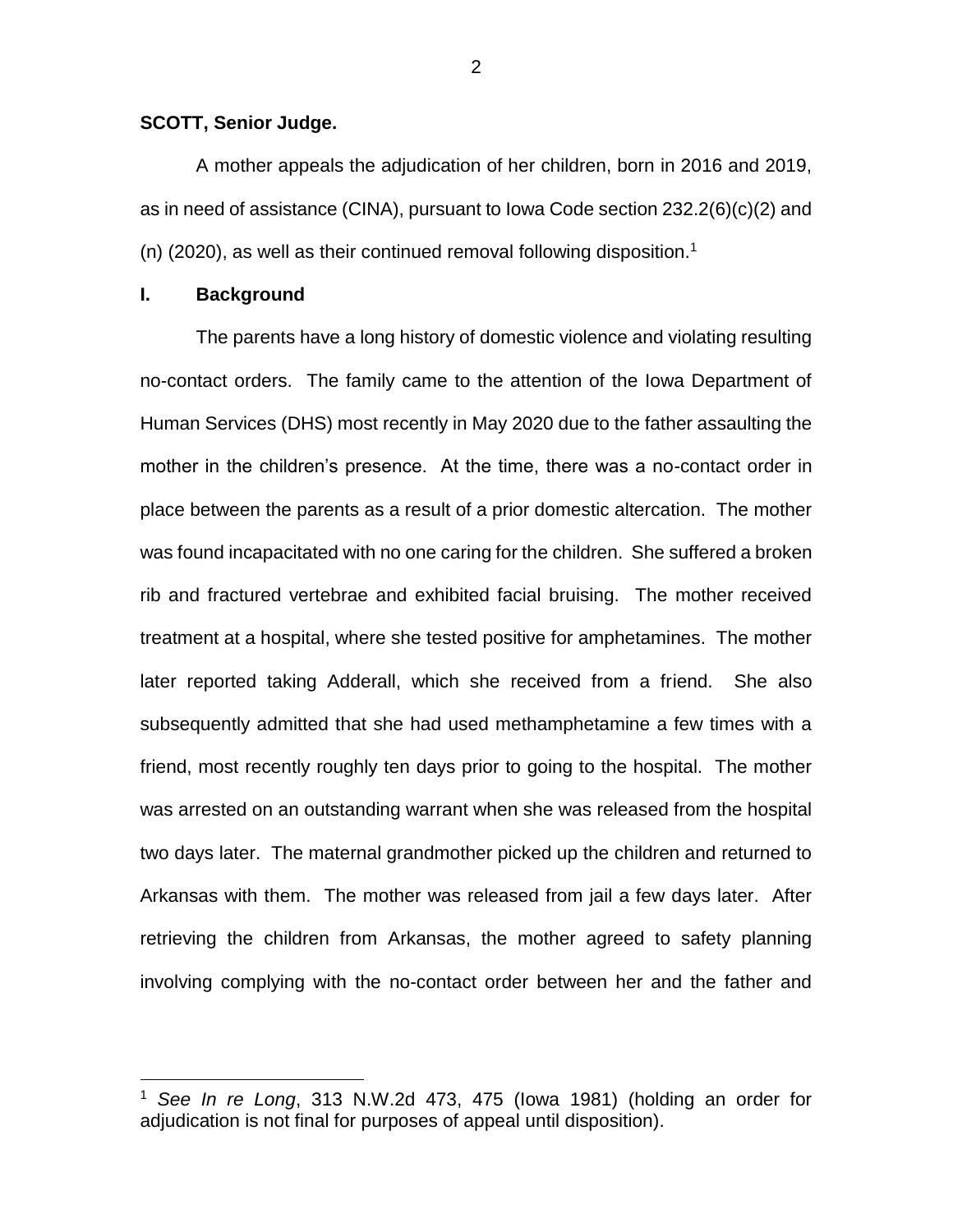abstaining from use of illegal substances. A child-protective assessment was founded for denial of critical care and dangerous substances.

The children remained in the mother's care, but the State filed a petition for CINA adjudication. The mother failed to submit to drug testing throughout July, but she tested negative for all illegal substances late that month. She largely evaded testing in August. On two occasions late that month, she reported for testing but refused when presented with sweat-patch testing. She stated her discomfort with random drug testing through DHS and desire to have all testing be conducted by a third party. In September, DHS sought removal based on the mother's continued refusal to participate in drug testing. The mother became combative with the DHS worker, damaged her vehicle, and was charged with criminal mischief.

An adjudication hearing was held in mid-September, shortly before which the mother provided a negative drug test. However, the DHS worker assigned to the case testified the mother's aggressive behavior was an indicator of ongoing substance-abuse and mental-health issues. At the time of the adjudication hearing, the mother had a warrant out for her arrest and law enforcement officials were present to take her into custody. At the conclusion of the hearing, the court advised it would be removing the children from the mother's care and ordered the mother to provide the children's location. The mother responded she did not know the address but could retrieve the children or take her attorney to their location. The mother was unable to provide an address or correct phone number for the individuals allegedly caring for the children. According to a special incident report filed the next day, law enforcement and service providers searched the community

3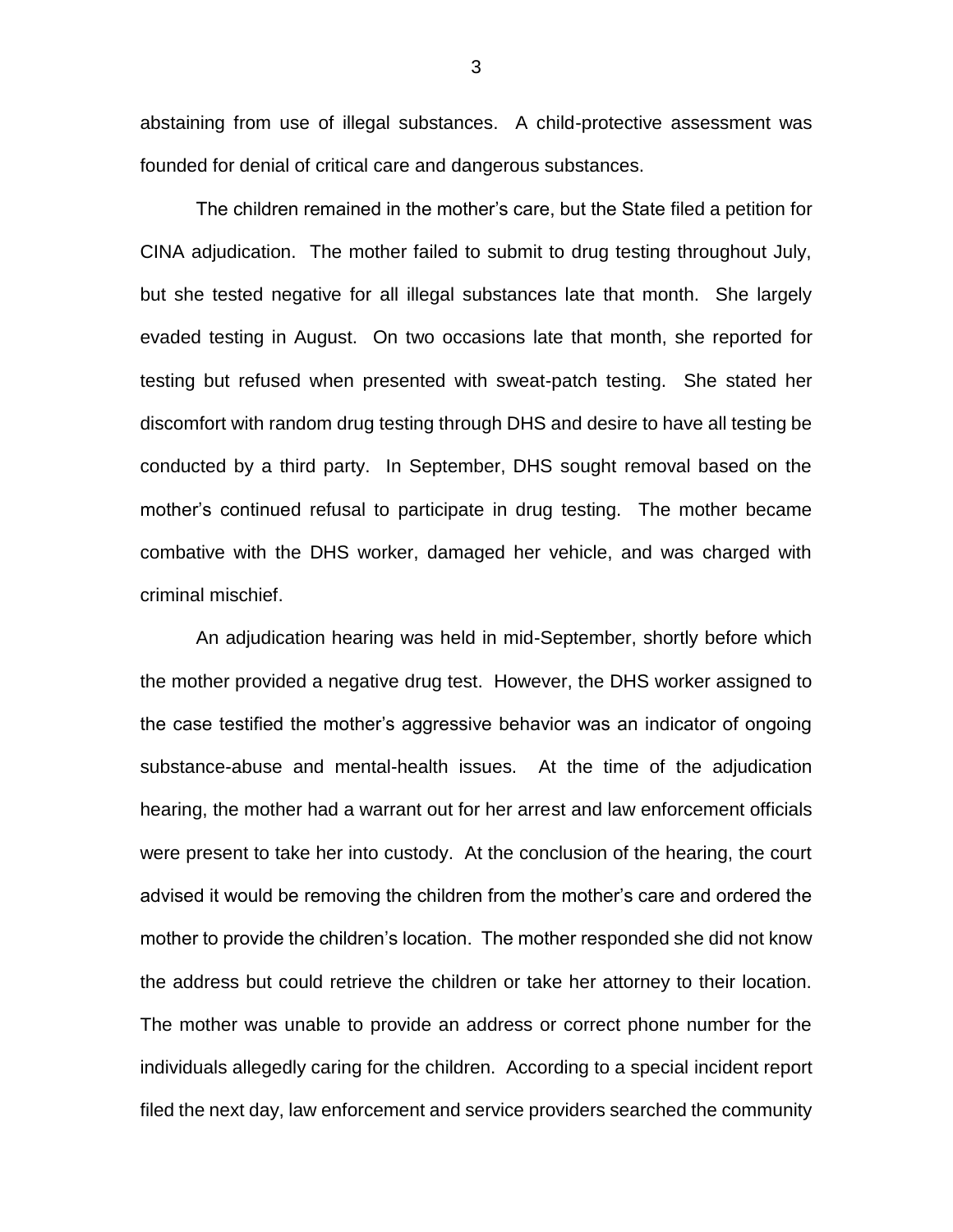for the children. Eventually, service providers came into contact with the mother's attorney, who was found at the family's home placing the children in a vehicle and reported she was getting ready to transport them to the DHS office. The mother's attorney stated the children were in the care of a male and female but she did not know who they were. The DHS worker questioned the older child where his father was, and the child responded, "daddy inside." The court adjudicated the children CINA pursuant to lowa Code section  $232.2(6)(c)(2)$  and (n) and placed them in the DHS custody for placement in foster care or with a suitable relative. The mother tested positive for methamphetamine and amphetamines a week after adjudication.

A dispositional hearing was held in January 2021. At the hearing, the mother requested the children be returned to her care. She offered testimony from two service providers who recommended visitation merely progress to semisupervised. The court ordered continued removal and that the level of supervision of visits be at the discretion of DHS. The mother appeals.

## **II. Standard of Review**

Appellate review of CINA proceedings is de novo. *In re L.H.*, 904 N.W.2d 145, 149 (Iowa 2017). While not binding upon us, we accord weight to the juvenile court's factual findings, especially when credibility is at issue. *Id.*; *In re D.D.*, 653 N.W.2d 359, 361 (Iowa 2002). Iowa Code section 232.96(2) requires the State to prove its allegations by clear and convincing evidence, which "exists when there are no serious or substantial doubts as to the correctness [of] conclusions of law drawn from the evidence." *L.H.*, 904 N.W.2d at 149 (alteration in original) (altered for readability) (quoting *In re D.W.*, 791 N.W.2d 703, 706 (Iowa 2010)). "Our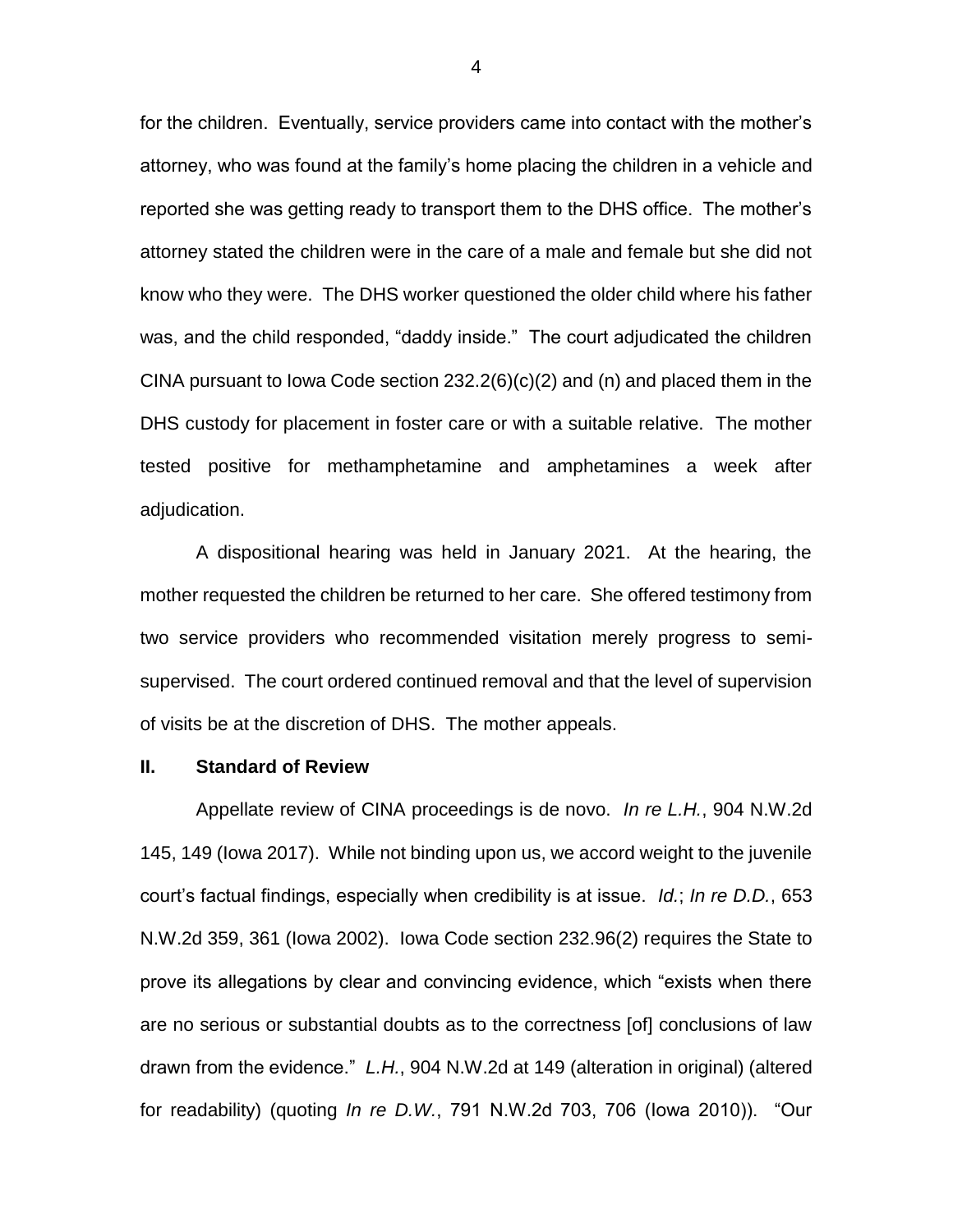primary consideration is the children's best interests." *In re J.S.*, 846 N.W.2d 36, 40 (Iowa 2014) (citation omitted). "In determining the best interests of the child[ren], 'we look to the parent['s] past performance because it may indicate the quality of care the parent is capable of providing in the future.'" *L.H.*, 904 N.W.2d at 149 (second alteration in original) (citation omitted).

#### **III. Analysis**

#### A. Adjudication

First, the mother argues the State failed to meet its burden to support adjudication under section 232.2(6)(c)(2), which defines a CINA as an unmarried child "[w]ho has suffered or is imminently likely to suffer harmful effects as a result of" "[t]he failure of the child's parent . . . to exercise a reasonable degree of care in supervising the child." The mother asserts the only instance of a failure to supervise the children was when she was incapacitated at the hands of the father during a domestic altercation. She adds "[t]here was no indication that the father was present in the home or that he had been in contact with the children or mother."

The term "harmful effects" "pertains to the physical, mental or social welfare of a child." *J.S.*, 846 N.W.2d at 41 (citation omitted). Such effects are "established when there was harm to a child's physical, mental, or social well-being or such harm was imminently likely to occur." *Id.* at 42. And harmful effects "need not 'be on the verge of happening before adjudicating a child as one in need of assistance.'" *L.H.*, 904 N.W.2d at 151.

Here, the parents have a long history of domestic violence. Despite the entry of various no-contact orders, the parents have continued their relationship. And, contrary to the mother's claim, the record discloses the mother continued to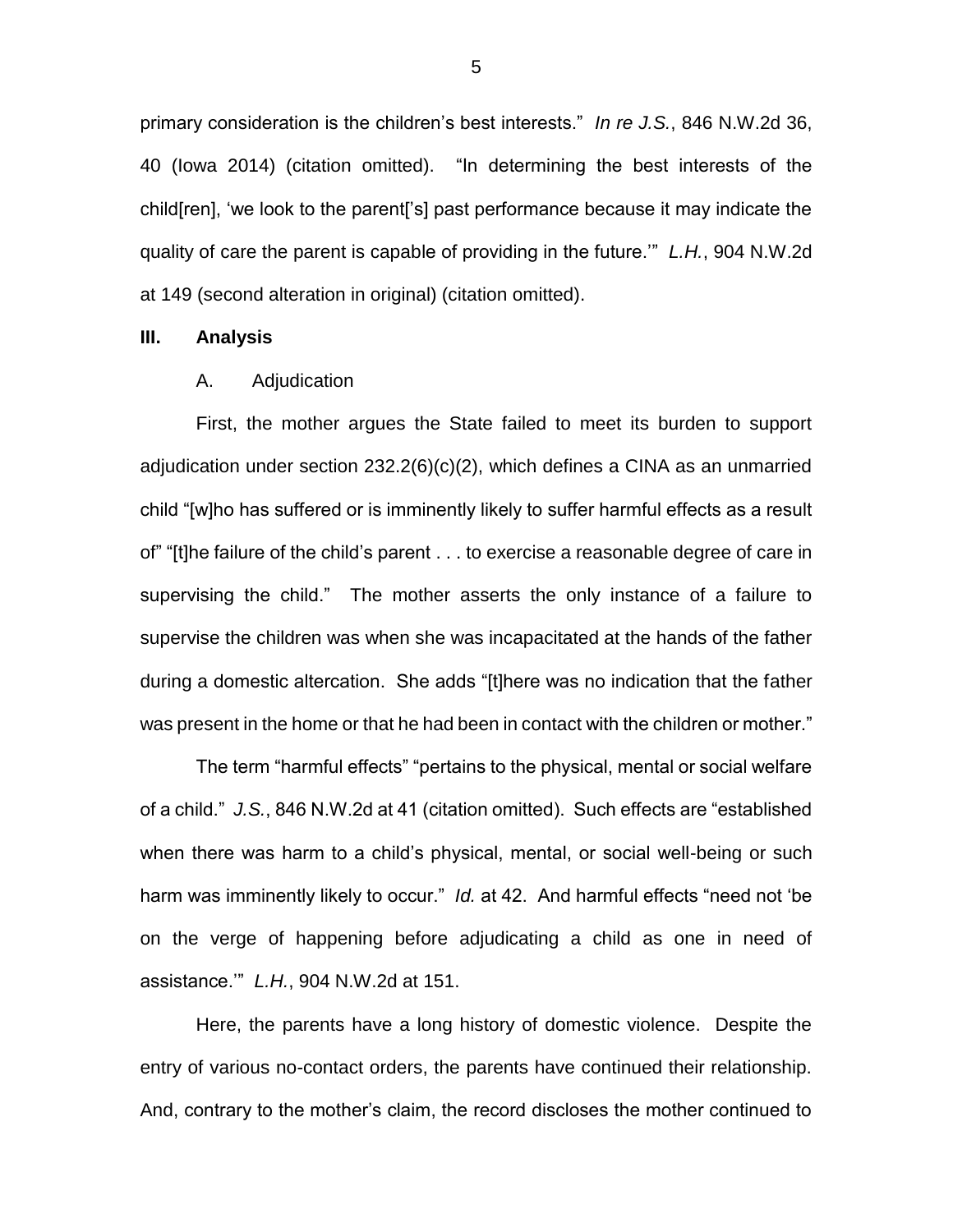have contact with the father and allowed him to be around the children. Specifically, the record shows the father was caring for the children while the mother attended the adjudication hearing. We doubt this was the only instance of the mother allowing the father to be around the children. "[C]hildren living in a home with a batterer have a 70 percent chance of becoming the victim of abuse themselves" and "[c]hildren from violent homes may also experience impaired social competence and even post-traumatic stress disorder." *Id.* at 153 (second alteration in original) (citations omitted); *accord In re D.S.*, No. 19-0003, 2019 WL 1474054, at \*3 (Iowa Ct. App. Apr. 3, 2019) (agreeing a parent's "violent tendencies can negatively and dangerously affect the wellbeing and safety of the child"); *In re J.R.*, No. 17-0556, 2017 WL 2684405, at \*3 (Iowa Ct. App. June 21, 2017) ("The threat to children posed by domestic violence in their home may serve as the basis for terminating parental rights. Our case law has recognized: 'Children raised in homes touched by domestic abuse are often left with deep scars, revealed in the form of increased anxiety, insecurity, and a greater likelihood for later problems in interpersonal relationships.' In addition, 'domestic abuse places children at a greater risk of being physically abused.'" (internal citations omitted)); *In re K.L.*, No. 17-0346, 2017 WL 2465817, at \* 1 (Iowa Ct. App. June 7, 2017) (noting "a long history of involvement in violent and otherwise inappropriate relationships pos[es] an appreciable risk of adjudicatory harm to the children").

Upon our de novo review, we conclude the mother allowing the father to have contact with the children and to care for them amounts to a failure "to exercise a reasonable degree of care in supervising the child[ren]" that exposed them to an imminent likelihood of suffering harmful effects. *See* Iowa Code § 232.2(6)(c)(2).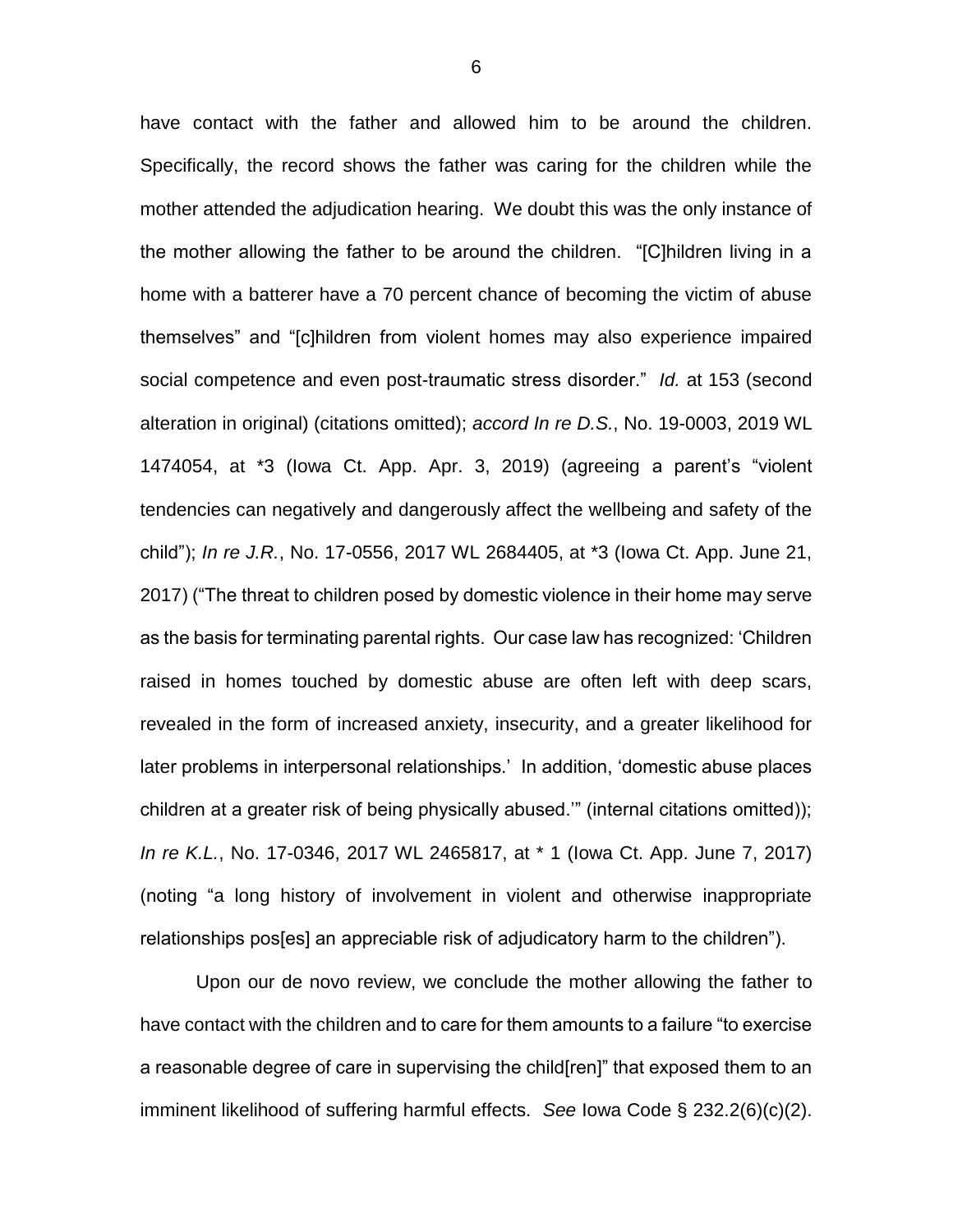In addition, after the domestic altercation, the mother admitted to using methamphetamine a little more than a week earlier. While the mother provided two negative drug screens in July and September 2020, she largely evaded drug testing. And evidence was presented at the adjudication hearing that the mother continued to exhibit behavioral indicators of methamphetamine use. "[U]nder Iowa Code section  $232.6(c)(2)$  . . . 'a juvenile court [can] reasonably determine that a parent's active addiction to methamphetamine is "imminently likely" to result in harmful effects to the physical, mental or social wellbeing of the children in the parent's care.'" *L.H.*, 904 N.W.2d at 150–51 (citation omitted). We affirm adjudication under section 232.2(6)(c)(2).

We turn to the mother's evidentiary challenge to adjudication under section 232.2(6)(n), which defines a CINA as an unmarried child "[w]hose parent's . . . mental capacity or condition . . . or drug or alcohol abuse results in the child not receiving adequate care." While methamphetamine use can expose children to an imminent likelihood of suffering harmful effects pursuant to section 232.2(6)(c)(2), "the mere fact of use does not establish adjudicatory harm" pursuant to section 232.2(6)(n). *See In re M.S.*, 889 N.W.2d 675, 682 (Iowa Ct. App. 2016). Section 232.2(6)(n) "does not include the term 'imminently likely' found in section 232.2(6)(c)(2) but rather requires proof of facts that a lack of adequate parental care has already occurred." *In re E.M.*, No. 20-1722, 2021 WL 811135, at \*2 (Iowa Ct. App. Mar. 3, 2021).

On this ground for adjudication, the State argues the father's mental health and the mother's substance abuse resulted in the children not receiving adequate care. The State relies solely on the children being left unsupervised during and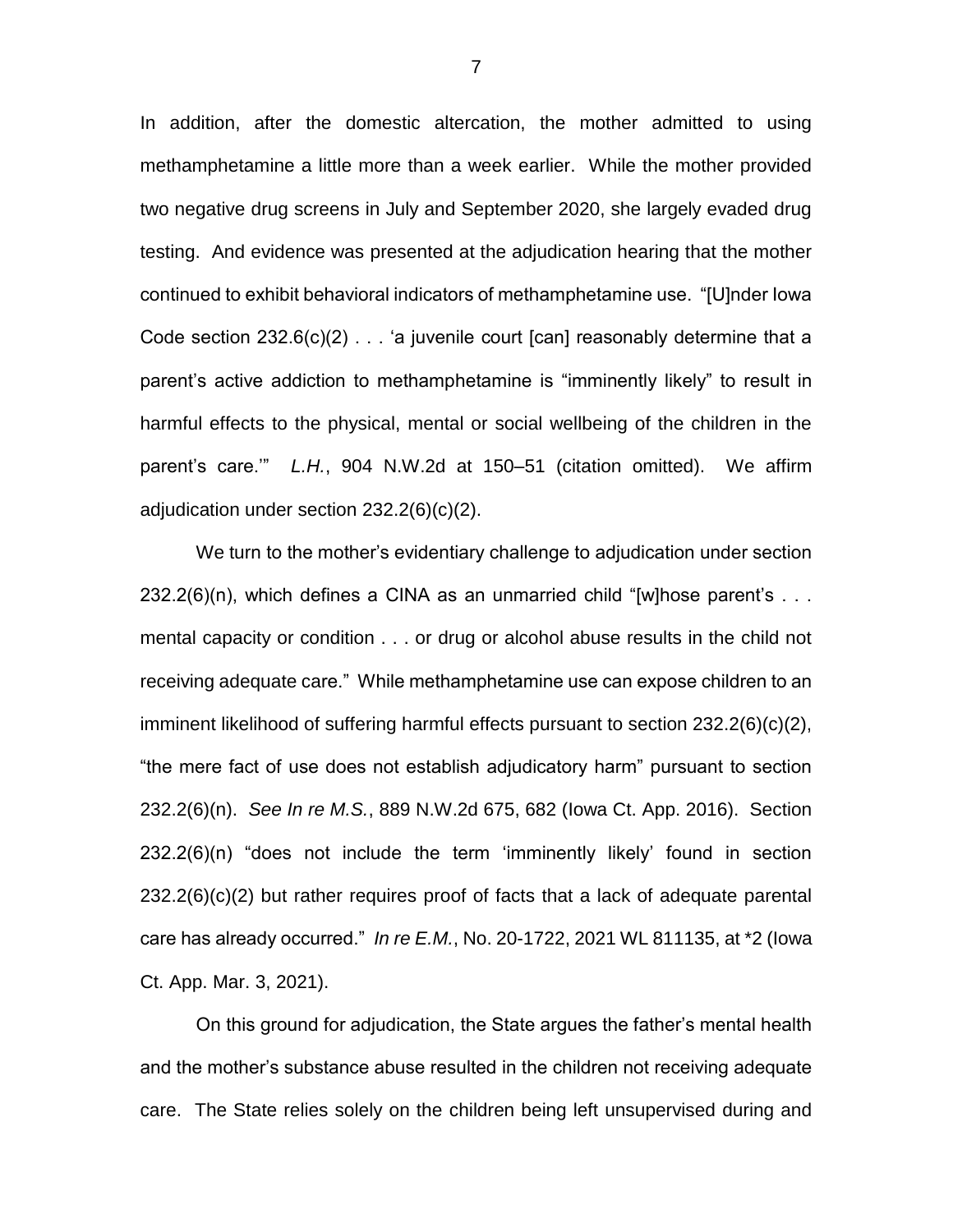after the father's assault of the mother. But adjudication under paragraph (n) requires establishment of a nexus between a parent's mental capacity or substance abuse and the children not receiving adequate care. *See* Iowa Code § 232.2(6)(n) (defining a CINA as an unmarried child whose parent's "mental capacity or condition . . . or drug or alcohol abuse *results* in the child not receiving adequate care" (emphasis added)); *M.S.*, 889 N.W.2d at 682–83. The State failed to establish any nexus between the father's mental health and the father's assault of the mother or, in turn, the children receiving inadequate care as a result thereof. The same holds true as to the mother's substance abuse in relation to the assault. We therefore find insufficient evidence to support adjudication under section 232.2(6)(n), and we reverse adjudication on that ground.

#### B. Removal

Next, the mother argues "[t]here was no factual or legal basis to remove the children at the adjudication hearing." Because "[w]e cannot go back in time and restore custody based on alleged errors in the initial removal order," that issue is moot. *See In re A.M.H.*, 516 N.W.2d 867, 871 (Iowa 1994). However, we are able to review the mother's challenge to continued removal at the time of disposition. In support of her challenge, the mother points to service-provider testimony at the dispositional hearing that the mother was cooperative with services, there were no safety concerns during visits, they did not suspect drug usage, and they had no concerns for the father being around or domestic violence.

Following a dispositional hearing, "the court shall make the least restrictive disposition" of those "listed in sections 232.100 through 232.102 in order from least to most restrictive." Iowa Code § 232.99(4). Children should be in the home with

8